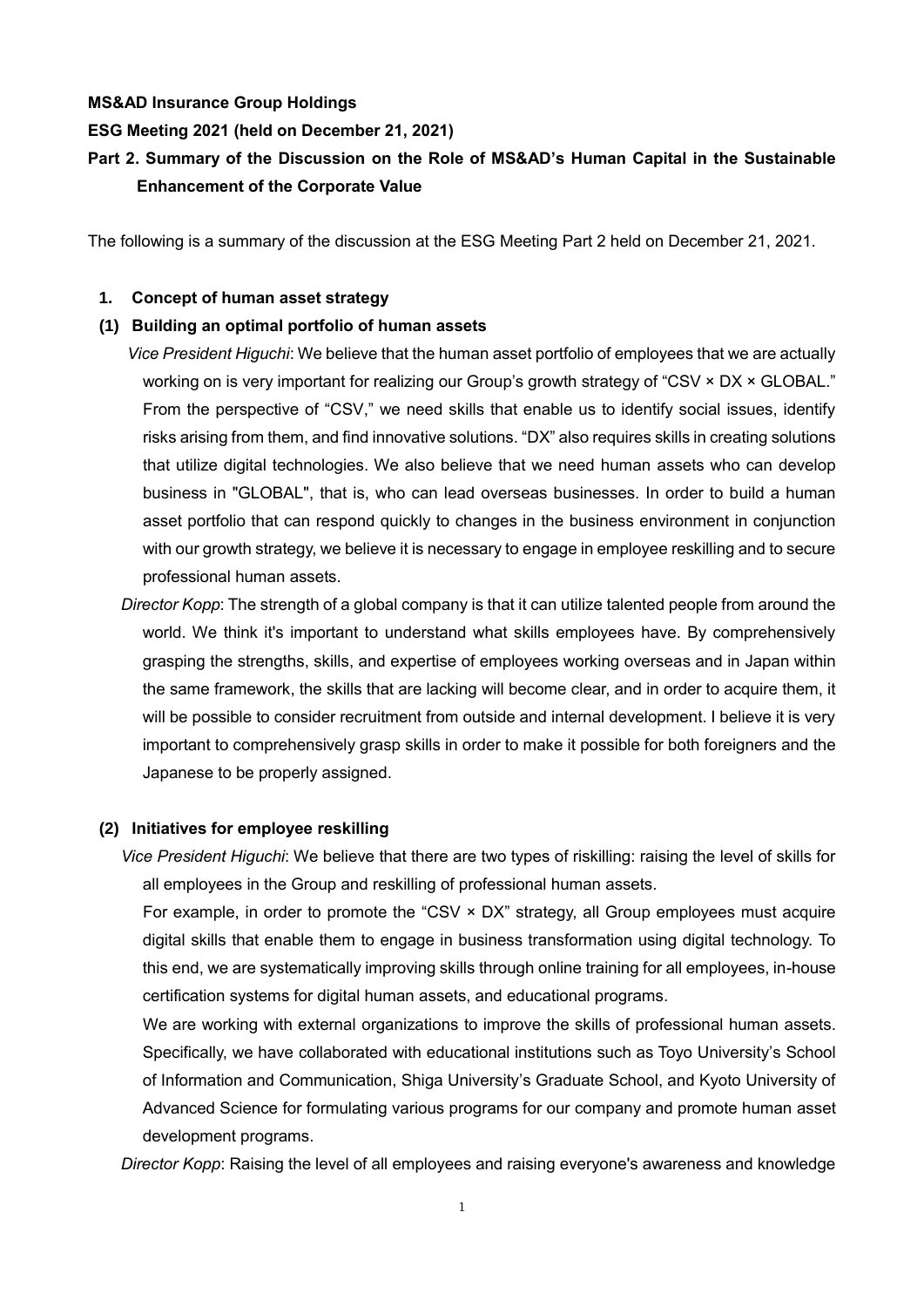of digital fields, as well as fostering specific employees as experts, are considered to be the best way for reskilling, so MS&AD's initiatives are in line with best practices.

We can see Price Waterhouse Coopers and AT&T as examples of successful overseas reskilling. The key to success is employee driven, which means you can choose the courses you want to study that personalize your work, interests, and skill levels. It is also very important for employees to be curious and motivated to learn, and to be independent about their own learning.

## **(3) Efforts to secure and promote professional human assets**

- *Vice President Higuchi*: Our group has a personnel system that employs a different job type from that of ordinary employees for human assets in specialized fields such as digital, IT, asset management, accounting, and legal affairs. In addition to strengthening internal training, the company is also working to recruit human assets from outside the company. In order to secure professional human assets and promote their activities, in addition to developing a personnel system suitable for professional human assets, we are also promoting the development of an environment in which mid-career employees can play an active role, as well as the management of the system to enable employees to have a second job concurrently.
- *Director Kopp*: Globally, particularly for highly skilled human assets, human asset mobility is increasing. I think Japan will become more and more like that. It's very important to attract and retain skilled employees. To do this, you need to be an "Employer of Choice." What is important to each employee depends on the person. Of course, competitive wages and benefits are important as a basis, but it is also particularly important to have a rewarding career. I think it is very important for us to have a sense of accomplishment that we are contributing through our work and doing important things, to have our own learning and growth, and to be able to provide such an environment.

# **2. Foundation supporting human assets**

### **(1) A workplace environment where everyone can work energetically (Employee engagement)**

*Director Kopp*: According to Gallup's employee engagement survey, Japan ranks 132nd out of 139 countries, which means that very few employees say they are "engaged." This isn't just a Gallup poll, but a number of other surveys have shown similar results.

What I feel is particularly important is that the right people are in the right places. It means that the abilities and interests of the employees match the content of the work and that it is done thoroughly. To this end, a personnel management system and measures are necessary, and I think it is very important to improve the abilities of each manager.

*Vice President Higuchi*: As part of its current medium-term management plan, our Group has been working toward the realization of a "resilient and sustainable society" with CSV as the core of its activities. I am not sure if it represents engagement itself, but as I mentioned in my presentation, nearly 93% of our Group employees are aware of sustainability and CSV. There is a big gap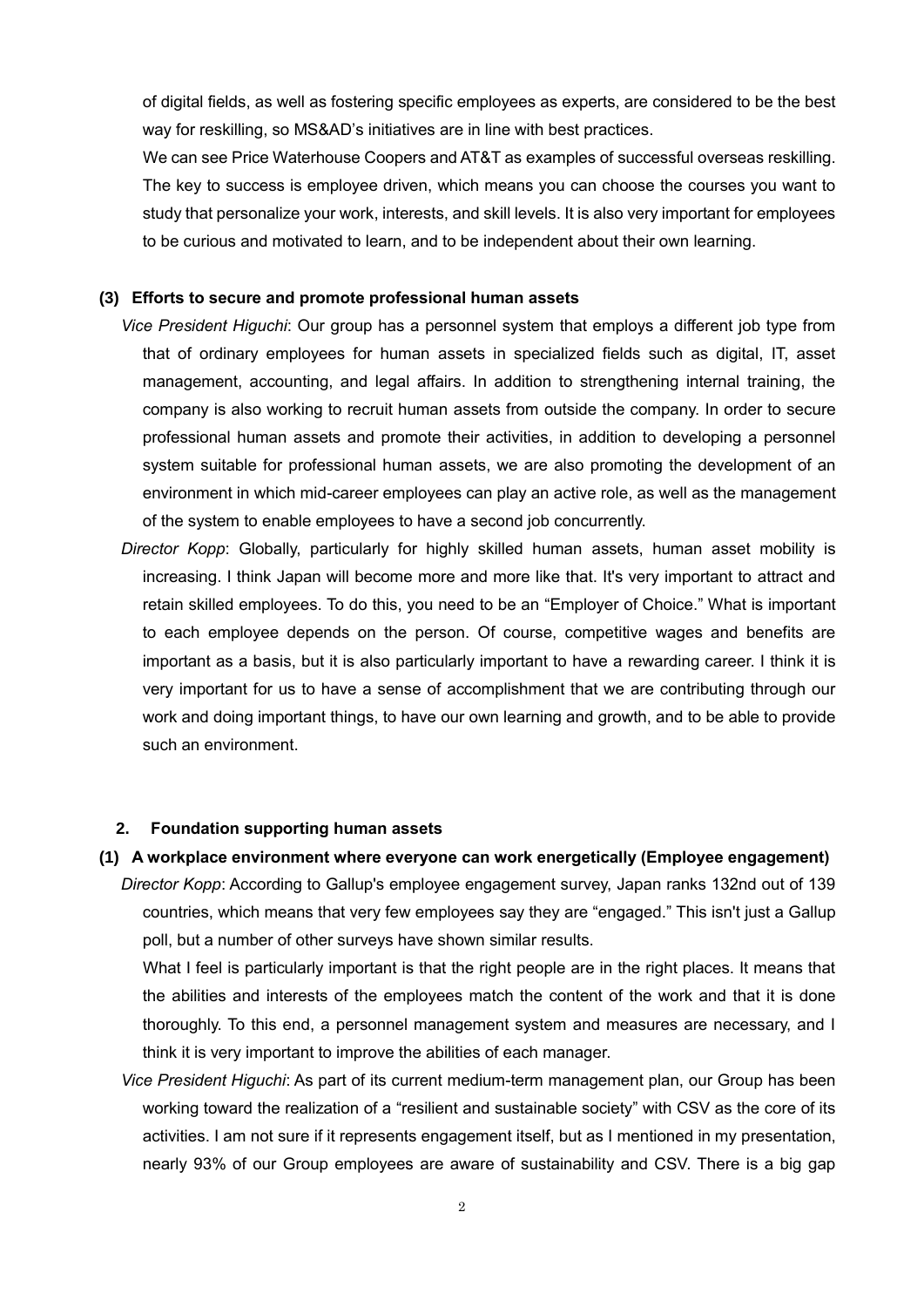between Gallup's engagement ratio and our company's 93%. I would like to emphasize that this is the result of our Group's survey.

As part of our efforts to raise the awareness of CSV, we hold a Sustainability Contest every year. More than 300 applications are received every year, and ideas are submitted globally by various employees. I think these things lead to motivation and job satisfaction.

In order for our employees to empathize with our mission, vision, and values, and to feel a sense of fulfillment in their work, we are developing a variety of environments in order to raise abilities and skills by choice, which Ms. Kopp mentioned earlier. For example, we provide growth opportunities such as a post-challenge system that enables employees to develop their own careers and external training. In addition, to enable employees to work in a variety of ways, we have implemented a work-from-home system, a system of part-time work and side jobs, and support new challenges. Through these environmental improvements, we are working to increase the motivation of our employees.q

#### **(2) Changes in employees' attitudes amid the COVID-19 outbreak**

*Director Kopp:* In dealing with a lot of Japanese customers, I often hear that before COVID-19 outbreak, they didn't imagine it was possible to work from home, but when COVID-19 came around and they had to work from home, there was an unexpectedly good side to it. With a computer, you can do many tasks by yourself, so you can concentrate more efficiently. Because you can save time for commuting to work, you can enjoy your private life and reduce your mental and physical burden. For this reason, some people say that they want to continue even after the pandemic has converged.

On the other hand, there is also a desire to talk and interact with the people we work with face to face from time to time. There are many people who feel quite lonely when they work remotely all by themselves.

One way to work is through hybrid work, in which you work at home two or three days a week, and then you come to the office. It has become major working style in US. From now on, I think it's good to flexibly adapt both ways of working. To this end, we may need to change the design of the office to focus on meetings, improve the environment in which employees work at home, and train managers to manage people remotely.

*Vice President Higuchi*: I think there is a change in the way people work between time before COVID-19 outbreak and now. One of the biggest things is receptivity to remote work around you. Our Group has long had a telecommuting system, but before COVID-19 outbreak , many people would have said, "Oh really? You work from home?" Now when people telecommute, there is nothing surprising about it. I think the biggest change is that people around us have become more receptive, they find it efficient.

In today's environment, telecommuting/remote working is a way for employees to live with peace of mind. Being able to work with peace of mind is very important, and I believe it is important for the Group to continue to develop an environment where people can work efficiently and effectively.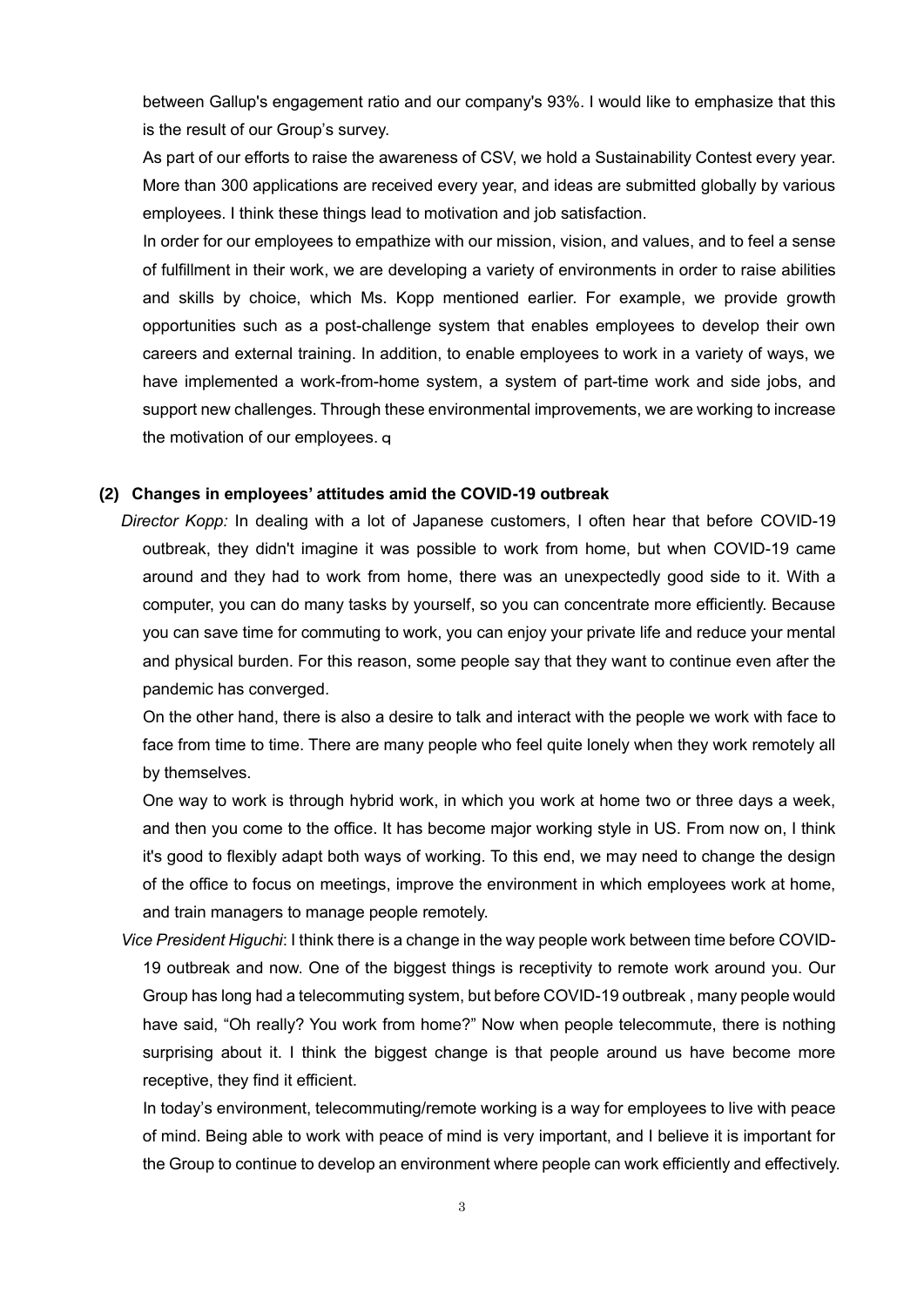With regard to communication issues, for example, if we worked together in an office, managers would listen to their subordinates' phone calls, and they would be able to evaluate their work performance, including how well they handle customers. However, since they cannot do that with telecommuting, I think it is important for managers to improve their skills so that they can evaluate the work properly even when working remotely. In addition, I think it was possible for employees to understand what is happening in the conversations around them and make preparations based on it. However, since this is no longer the case, I think it is becoming very important to devise communication to compensate for it. In particular, managers are required to have skills that are unique to remote work, such as job allocation, so it will be important to develop managers who can respond to these needs.

In the previous presentation, we talked about remote working in a call center. The company believes that it is necessary to develop an infrastructure that enables employees to work at home with high productivity.

### **(3) A corporate culture that embraces diversity (D&I)**

*Director Kopp*: I think it is a very pleasant change that D&I is now attracting more attention in Japan than I could have imagined a few years ago. However, there are some things that I would like Japan to do more. I feel there are two issues in particular.

The first challenge is diversity. When you hear about diversity, I think the first thing you think about is the promotion of women's participation. However, diversity includes not only gender, but also age, position, nationality, disability, religion, and LGBTQ people. So it's important to think more broadly about diversity.

Another issue is that while D&I response to "D" has progressed, the response to "I" has not. It is of course important to have a variety of human assets, but it is not enough to have them, and it is important to create an environment in which diverse human assets can play an active role and in which diverse opinions and viewpoints can be utilized. I would like to see more effort put into activities that lead to the inclusion of such diverse people.

*Vice President Higuchi*: First of all, regarding gender, Japan ranked 120th out of 156 countries in this year's Gender Gap Index, and remained at the bottom of the G7. It is inevitable to admit Japan is very slow in promotion of women's participation. Keidanren was alarmed by this situation and stated that D&I was the key to leading to a sustainable capitalist society amid the spread of COVID-19, and set a goal for female executives at over 30% by 2030. Our Group believes that setting goals is the first step toward achieving them and has set the same goals.

Regarding non-gender issues, for example, I think it is necessary to change the way Japanese companies think about hiring new graduates en masse or lifetime employment. When it comes to recruitment activities, I think we used to select people from the perspective of "who we would like to work with," but in the process of diversifying, it is important to adopt the perspective of "whether or not they have something different from us." Even in our Group, there is a possibility that the we